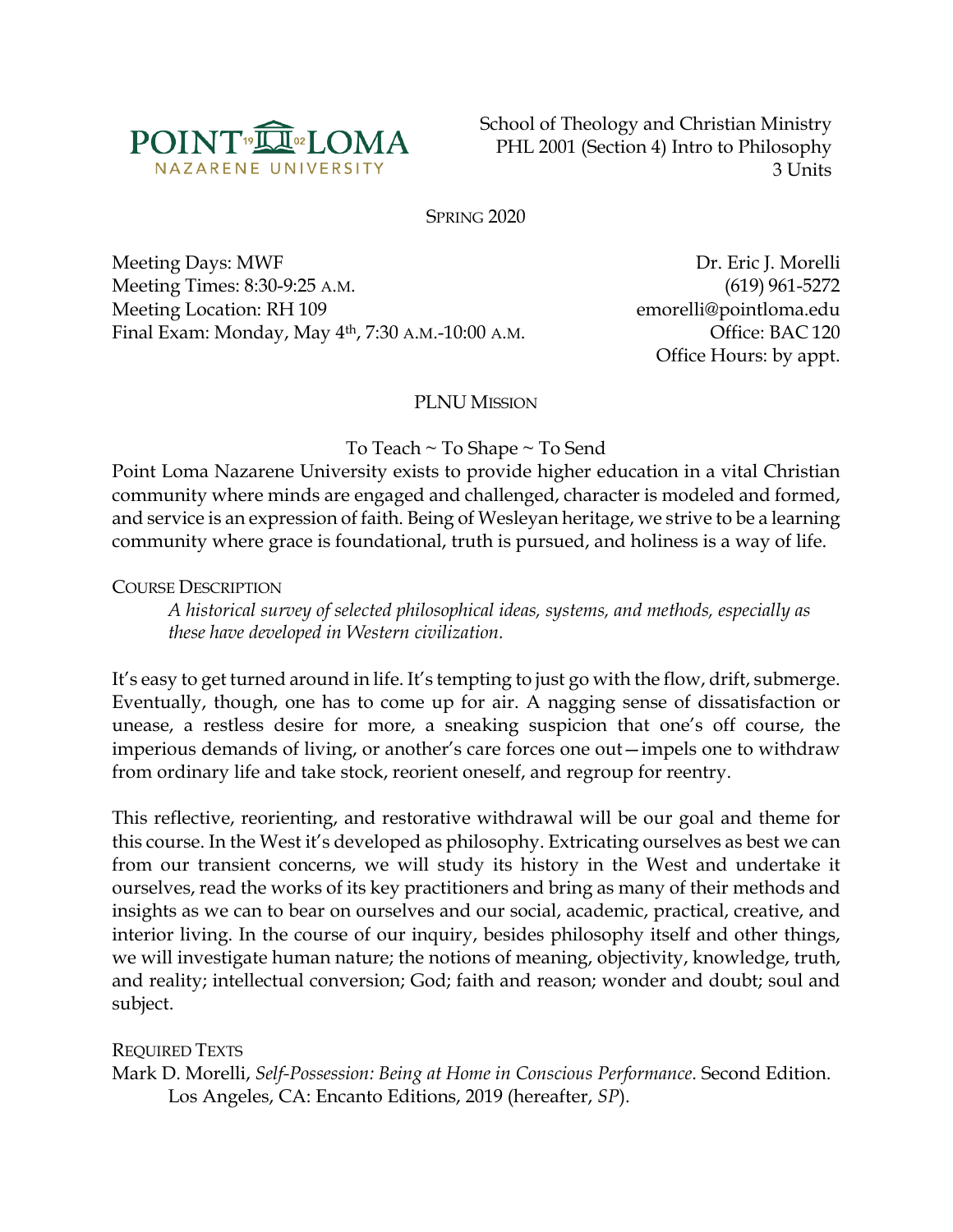Additional Readings will be distributed on CANVAS.

## COURSE LEARNING OUTCOMES (CLOS)

By the end of this course, students will be able to:

- *describe* and *explain*, in outline, the history of Western philosophy and, in greater detail, the philosophies of several of its pivotal figures (Assessment: participation, experiential assignments, 2 quizzes, final exam);
- *analyze* and *criticize* philosophic texts (Assessment: participation, experiential assignments, 2 quizzes, final exam);
- *identify* philosophy, philosophic questions, philosophic positions, and philosophic ways of life and *distinguish* these from other kinds of pursuits, questions, positions, and ways of life (Assessment: participation, experiential assignments, 2 quizzes, final exam);
- *apply* philosophy to their experiences and lives within and beyond the academy (Assessment: participation, experiential assignments, 2 quizzes, final exam);
- *inquire*, *speak*, *converse*, and *write* with philosophic significance and precision (Assessment: participation, experiential assignments, 2 quizzes, final exam).

#### GENERAL EDUCATION LEARNING OUTCOMES (GELOS)

*PLNU provides a foundational course of study in the liberal arts informed by the life, death, and resurrection of Jesus Christ. In keeping with the Wesleyan tradition, the curriculum equips students with a broad range of knowledge and skills within and across disciplines to enrich major study, lifelong learning, and vocational service as Christ-like participants in the world's diverse societies and cultures.*

## Learning: Informed by Our Faith in Christ

Students will:

- *effectively express* ideas and information to others through oral and written communication individually and in groups (Assessment: participation, experiential assignments, 2 quizzes, final exam);
- *examine*, *critique* and *synthesize* information to arrive at reasoned conclusions. (Assessment: participation, experiential assignments, 2 quizzes, final exam);
- *demonstrate* the effective and responsible use of information from a variety of sources (Assessment: participation, experiential assignments, 2 quizzes, final exam);

## Growing: In a Christ-Centered Faith Community

Students will:

• *understand* and *develop a greater respect for* the diversity of human nature and the array of philosophic interests, concerns, questions, and positions (Assessment: participation, experiential assignments, 2 quizzes, final exam);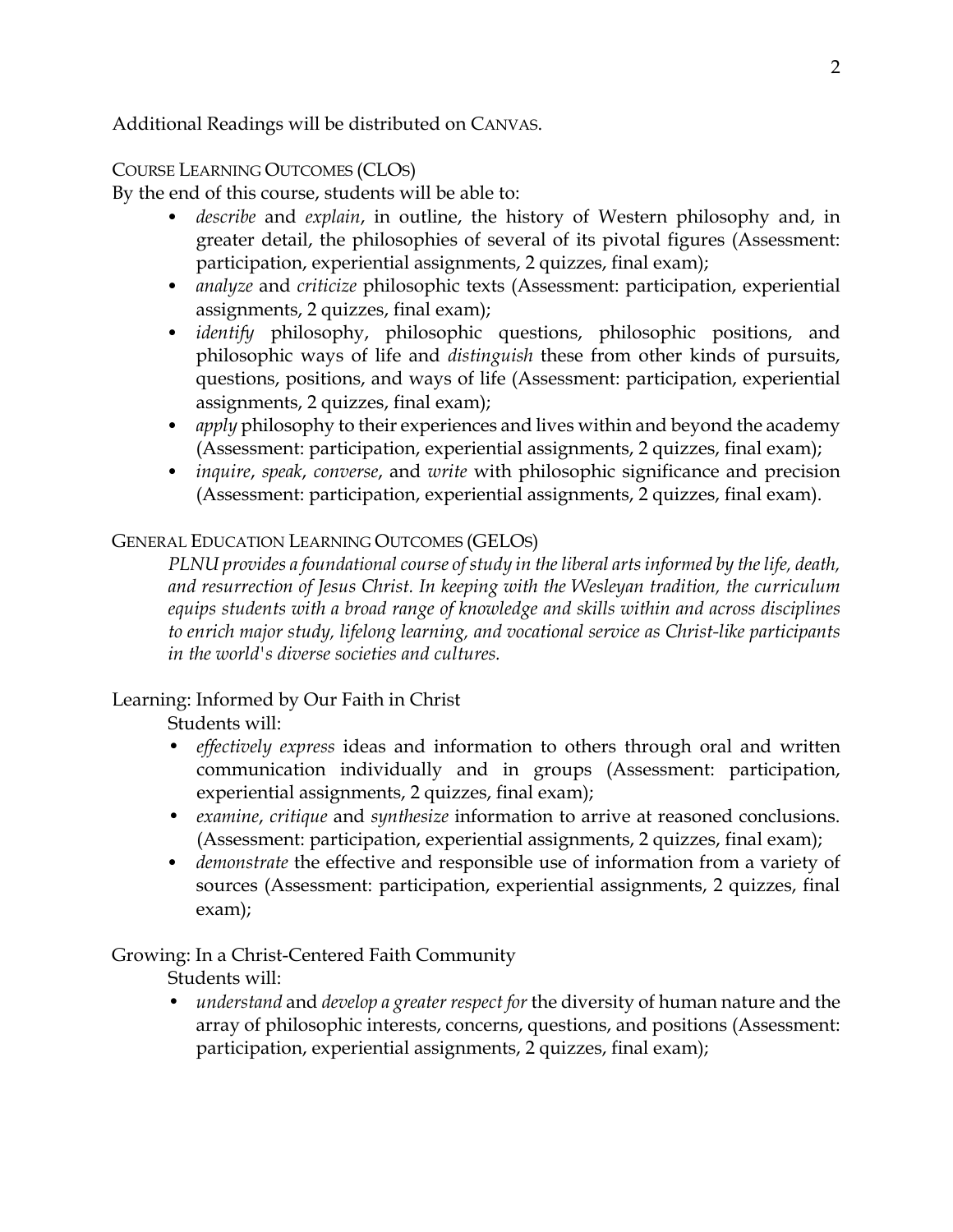• *examine* the complexity of human nature and philosophy in light of the reconciling work of God in Christ (Assessment: participation, experiential assignments, 2 quizzes, final exam);

#### Serving: In a Context of Christian Faith

Students will:

• *engage* in acts of devotion and works of mercy informed by the Christian scriptures and tradition, rooted in local congregations, and expressed as love of God and neighbor in and beyond the classroom (Assessment: experiential assignments).

ASSESSMENT AND GRADING

| Attendance/Participation:   | 5%         |
|-----------------------------|------------|
| 4 Experiential Assignments: | 45%        |
| 2 Quizzes:                  | 30%        |
| Final Exam:                 | <b>20%</b> |

#### GRADING SCALE

| A: 100-93 C+: 79-77 |                       |           | $D_{2}$ : 62-60 |
|---------------------|-----------------------|-----------|-----------------|
| $A-32-90$           | $C: 76-73$            | $F: 60-0$ |                 |
| $B^{+}$ : 89-87     | $C_{\text{=}1}$ 72-70 |           |                 |
| $B: 86-83$          | $D^{+}$ : 69-67       |           |                 |
| $B-32-80$           | D: $66-63$            |           |                 |

#### **GRADEBOOK**

A gradebook for the course will be available on CANVAS. Please note, that the CANVAS gradebook is a working gradebook, that it may change unexpectedly as it is being updated, that its grades are unofficial, that it is being provided only as a courtesy to help you keep track of your progress in the course, and that it is only being offered as a rough guide. It is your responsibility to keep track of your performance in the course.

#### TECHNOLOGY

The use of electronic devices will not be permitted in class. Students are expected to bring a notebook, pen or pencil, and hard copies of the assigned texts to class. If a disability prevents a student from taking notes by hand, the Disability Resource Center may facilitate accommodations (See "PLNU Accommodations Policy" below).

#### INCOMPLETES AND LATE ASSIGNMENTS

All assignments are to be submitted/turned in by the beginning of the class session when they are due—including assignments posted in Canvas. Incompletes will only be assigned in extremely unusual circumstances.

FINAL EXAMINATION POLICY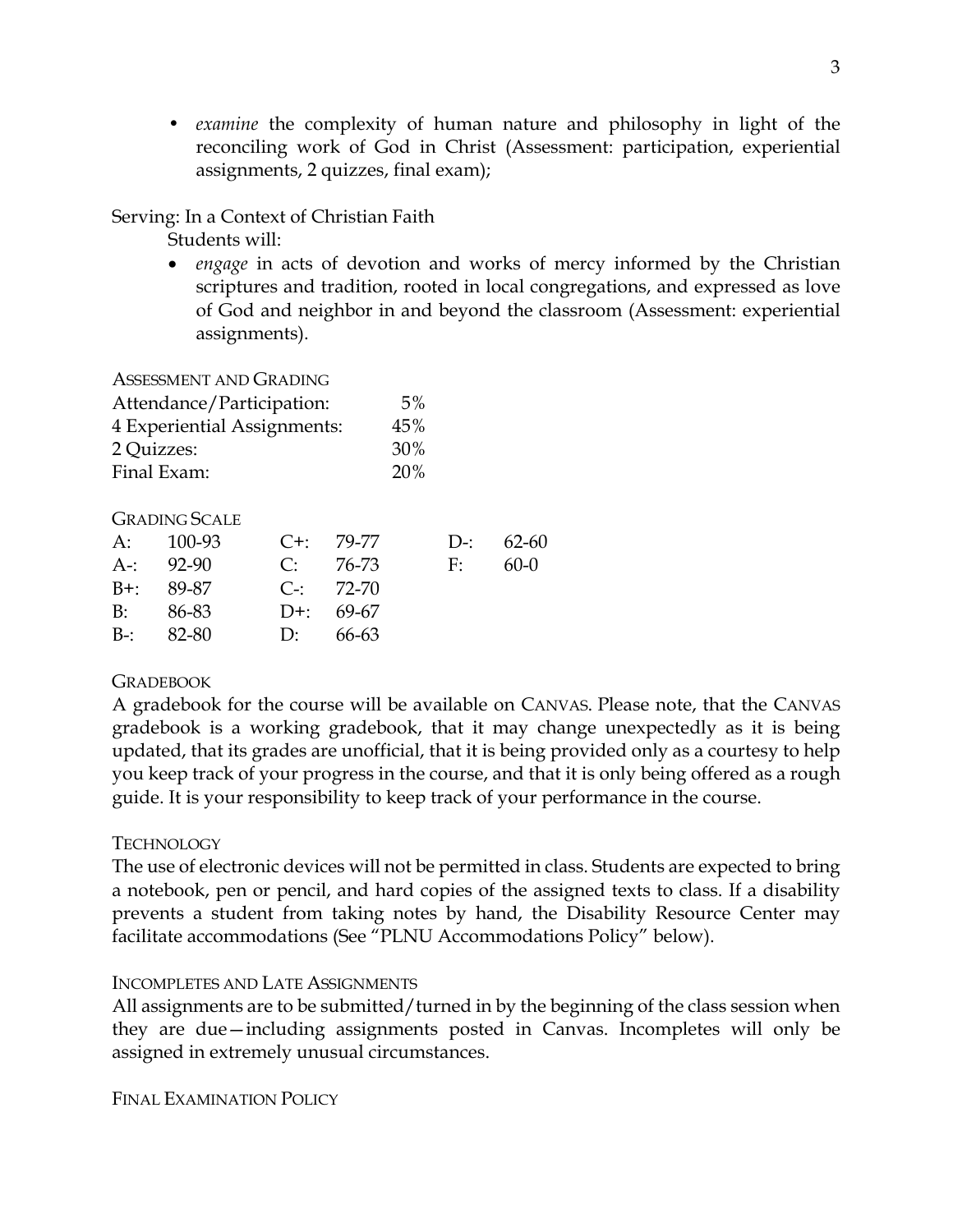Successful completion of this class requires taking the final examination **on its scheduled day**. The final examination schedule is posted on the [Class Schedules](http://www.pointloma.edu/experience/academics/class-schedules) site. No requests for early examinations or alternative days will be approved.

#### PLNU COPYRIGHT POLICY

Point Loma Nazarene University, as a non-profit educational institution, is entitled by law to use materials protected by the US Copyright Act for classroom education. Any use of those materials outside the class may violate the law.

#### PLNU ACADEMIC HONESTY POLICY

Students should demonstrate academic honesty by doing original work and by giving appropriate credit to the ideas of others. Academic dishonesty is the act of presenting information, ideas, and/or concepts as one's own when in reality they are the results of another person's creativity and effort. A faculty member who believes a situation involving academic dishonesty has been detected may assign a failing grade for that assignment or examination, or, depending on the seriousness of the offense, for the course. Faculty should follow and students may appeal using the procedure in the university Catalog. Se[e Academic Policies](http://catalog.pointloma.edu/content.php?catoid=18&navoid=1278) for definitions of kinds of academic dishonesty and for further policy information.

#### PLNU ACADEMIC ACCOMMODATIONS POLICY

While all students are expected to meet the minimum standards for completion of this course as established by the instructor, students with disabilities may require academic adjustments, modifications or auxiliary aids/services. At Point Loma Nazarene University (PLNU), these students are requested to register with the Disability Resource Center (DRC), located in the Bond Academic Center. [\(DRC@pointloma.edu](mailto:DRC@pointloma.edu) or 619-849- 2486). The DRC's policies and procedures for assisting such students in the development of an appropriate academic adjustment plan (AP) allows PLNU to comply with Section 504 of the Rehabilitation Act and the Americans with Disabilities Act. Section 504 (a) prohibits discrimination against students with special needs and guarantees all qualified students equal access to and benefits of PLNU programs and activities. After the student files the required documentation, the DRC, in conjunction with the student, will develop an AP to meet that student's specific learning needs. The DRC will thereafter email the student's AP to all faculty who teach courses in which the student is enrolled each semester. The AP must be implemented in all such courses.

If students do not wish to avail themselves of some or all of the elements of their AP in a particular course, it is the responsibility of those students to notify their professor in that course. PLNU highly recommends that DRC students speak with their professors during the first two weeks of each semester about the applicability of their AP in that particular course and/or if they do not desire to take advantage of some or all of the elements of their AP in that course.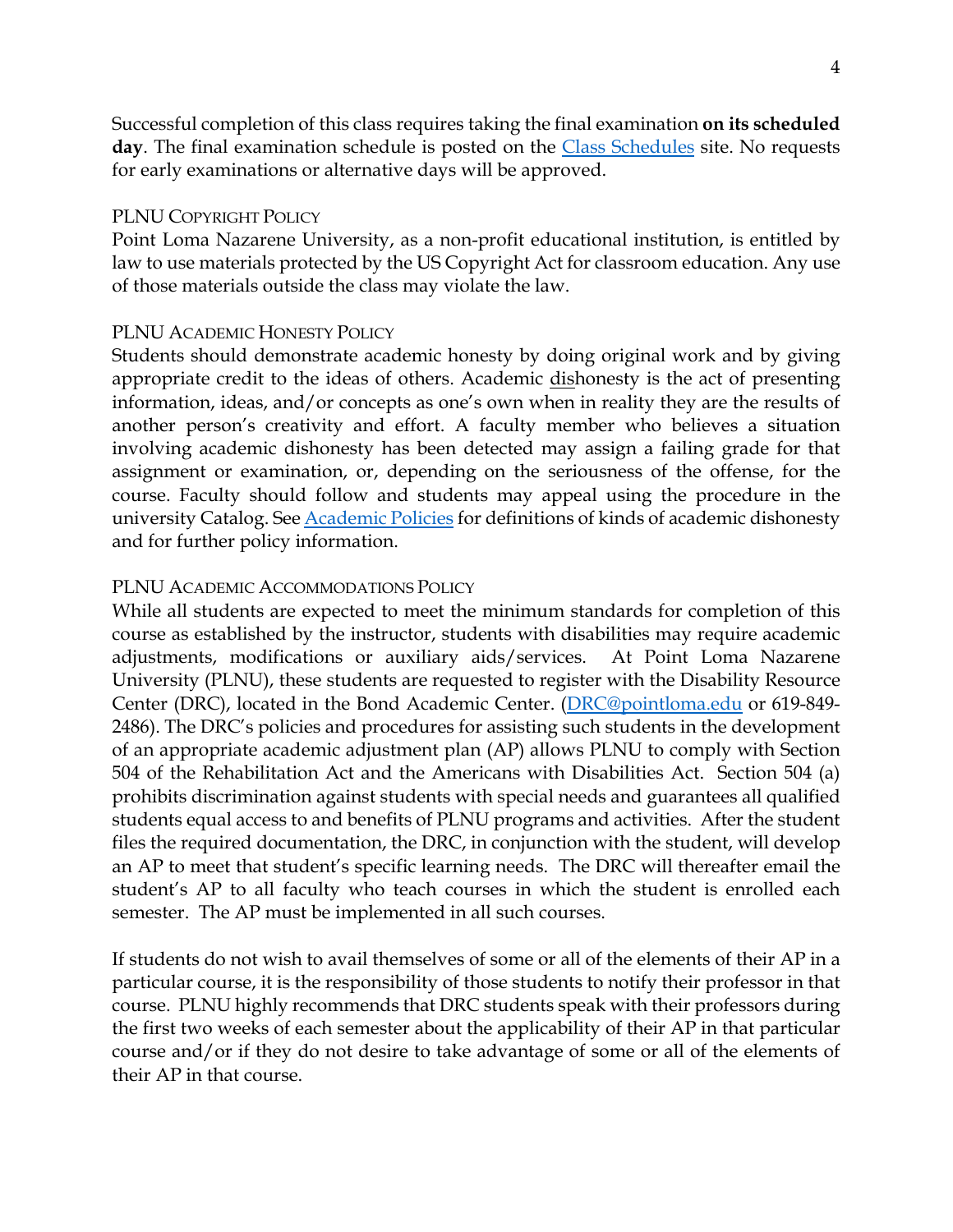#### PLNU ATTENDANCE AND PARTICIPATION POLICY

Regular and punctual attendance at all classes is considered essential to optimum academic achievement. If the student is absent from more than 10 percent of class meetings, the faculty member can file a written report which may result in de-enrollment. If the absences exceed 20 percent, the student may be de-enrolled without notice until the university drop date or, after that date, receive the appropriate grade for their work and participation. See **Academic Policies** in the Undergraduate Academic Catalog.

#### INCLUSIVE LANGUAGE

The School of Theology and Christian Ministry is committed to the equality of women and men. Recognizing that people have often used the English language in ways that imply the exclusion or inferiority of women, the school urges students, faculty, and staff to avoid sexist language in public discourse, in classroom discussion, and in their writings. Thus, terms like "man" or "mankind" or the pronoun "he," should not be used to refer to all humans. Instead "people," "humanity," "humans," and "he or she" better acknowledge women as full persons.

#### CALENDAR

January

| 14 |        | Tuesday Introduction                                                       |
|----|--------|----------------------------------------------------------------------------|
| 15 |        | Wednesday No Reading<br>Authenticity; Philosophy as Self-Knowledge         |
| 17 | Friday | SP, "Prologue"<br>Identity; A Basic Commitment                             |
| 22 |        | Wednesday SP, "Prologue"<br>Relativism; Reductionism; The Basic Commitment |
| 24 | Friday | SP, "Chapter One"<br>The Basic Notions; Performative Self-Contradiction    |
| 27 | Monday | SP, "Chapter Two"<br><b>Adverting to Consciousness</b>                     |
| 29 |        | Wednesday SP, "Chapter Three"<br>Purifying the Language of Self-Possession |
| 31 | Friday | SP, "Chapter Four"<br>Discerning Order in Conscious Performance            |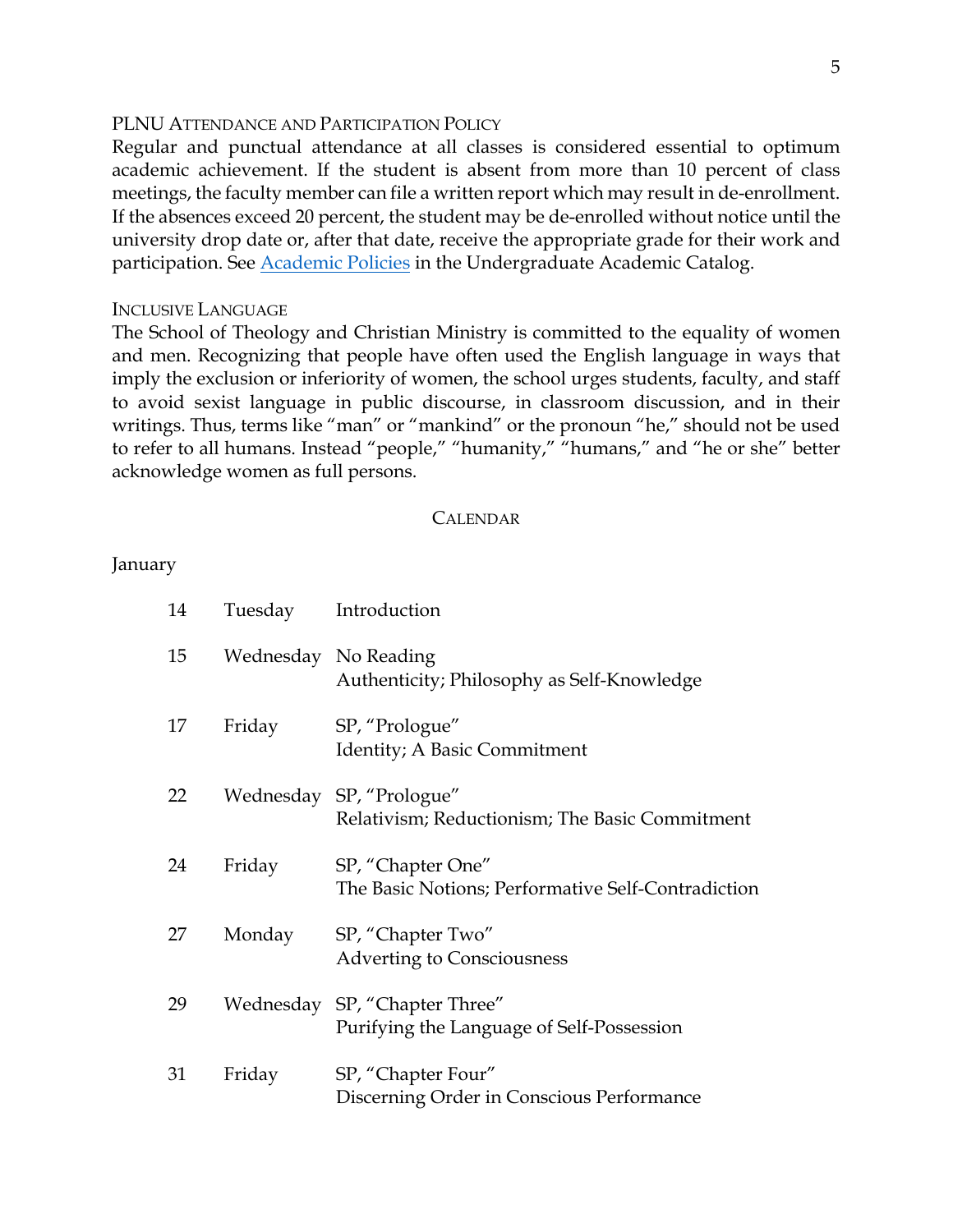# February

| 3     |                | Monday    | SP, "Chapter Five," pp. 111-127<br>Order in Conscious Performance                                                                 |
|-------|----------------|-----------|-----------------------------------------------------------------------------------------------------------------------------------|
|       | 5              |           | Wednesday SP, "Chapter Five," pp. 127-153<br>The Four Moods                                                                       |
|       | 7              | Friday    | SP, "Chapter Five," pp. 153-170<br>The Four Modes                                                                                 |
|       | 10             | Monday    | No Reading<br>CPA Workshop: Attentiveness and Intelligence                                                                        |
|       | 12             | Wednesday | No Reading<br>CPA Workshop: Reasonableness and Responsibility                                                                     |
|       | 14             | Friday    | No Reading<br><b>Assignment Due: Designing and Using a Heuristic Image</b><br>CPA Workshop: Designing and Using a Heuristic Image |
|       | 17             | Monday    | No Reading<br>Quiz                                                                                                                |
|       | 19             |           | Wednesday "The Presocratics" (On CANVAS)                                                                                          |
|       | 21             | Friday    | "Socrates and Plato" (On CANVAS)                                                                                                  |
|       | 24             | Monday    | "Aristotle" (On CANVAS)                                                                                                           |
|       | 26             |           | Wednesday "Aristotle" (On CANVAS)                                                                                                 |
|       | 28             | Friday    | SP, "Chapter Six"<br><b>Assignment Due: Identifying the Moods</b><br>Motifs of Conscious Performance                              |
| March |                |           |                                                                                                                                   |
|       | $\overline{2}$ | Monday    | SP, "Chapter Seven"<br>The Practical Motif                                                                                        |

4 Wednesday SP, "Chapter Eight"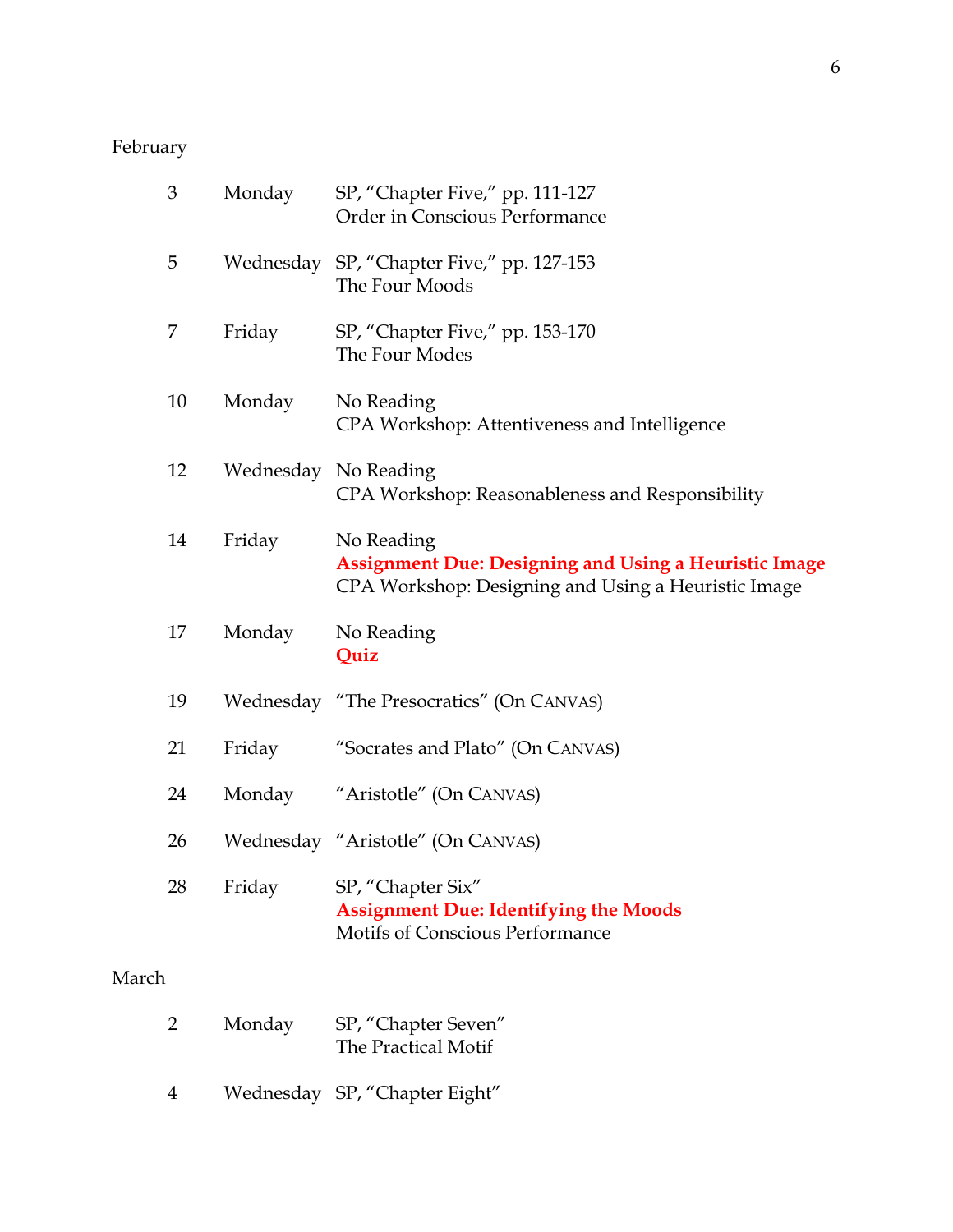## The Intellectual Motif

|       | 6            | Friday | No Reading<br><b>Assignment Due: Dinner with Friends</b><br>CPA Workshop: Dinner with Friends                                                                 |
|-------|--------------|--------|---------------------------------------------------------------------------------------------------------------------------------------------------------------|
|       | 16           | Monday | SP, "Chapter Nine"<br>The Aesthetic Motif                                                                                                                     |
|       | 18           |        | Wednesday SP, "Chapter Ten"<br>The Dramatic Motif                                                                                                             |
|       | 20           | Friday | SP, "Chapter Eleven"<br>The Mystical Motif                                                                                                                    |
|       | 23           | Monday | SP, "Chapter Twelve"; "Anselm" (On CANVAS)<br>Assignment Due: A Night at the Museum / Into the Mystic<br>Mixing and Blending Motifs; The Ontological Argument |
|       | 25           |        | Wednesday No Reading<br>Quiz                                                                                                                                  |
|       | 27           | Friday | "Augustine" (On CANVAS)                                                                                                                                       |
|       | 30           | Monday | "Augustine" (On CANVAS)                                                                                                                                       |
| April |              |        |                                                                                                                                                               |
|       | $\mathbf{1}$ |        | Wednesday "Aquinas" (On CANVAS)                                                                                                                               |
|       | 3            | Friday | "Aquinas" (On CANVAS)                                                                                                                                         |
|       | 6            | Monday | SP, "Chapter Thirteen"<br>The High Drama; Major and Minor Authenticity                                                                                        |
|       | $8\,$        |        | Wednesday "Descartes" (On CANVAS)                                                                                                                             |
|       | 15           |        | Wednesday "Descartes" (On CANVAS)                                                                                                                             |
|       | 17           | Friday | "Lonergan" (On CANVAS)                                                                                                                                        |
|       | 20           | Monday | "Lonergan" (On CANVAS)                                                                                                                                        |